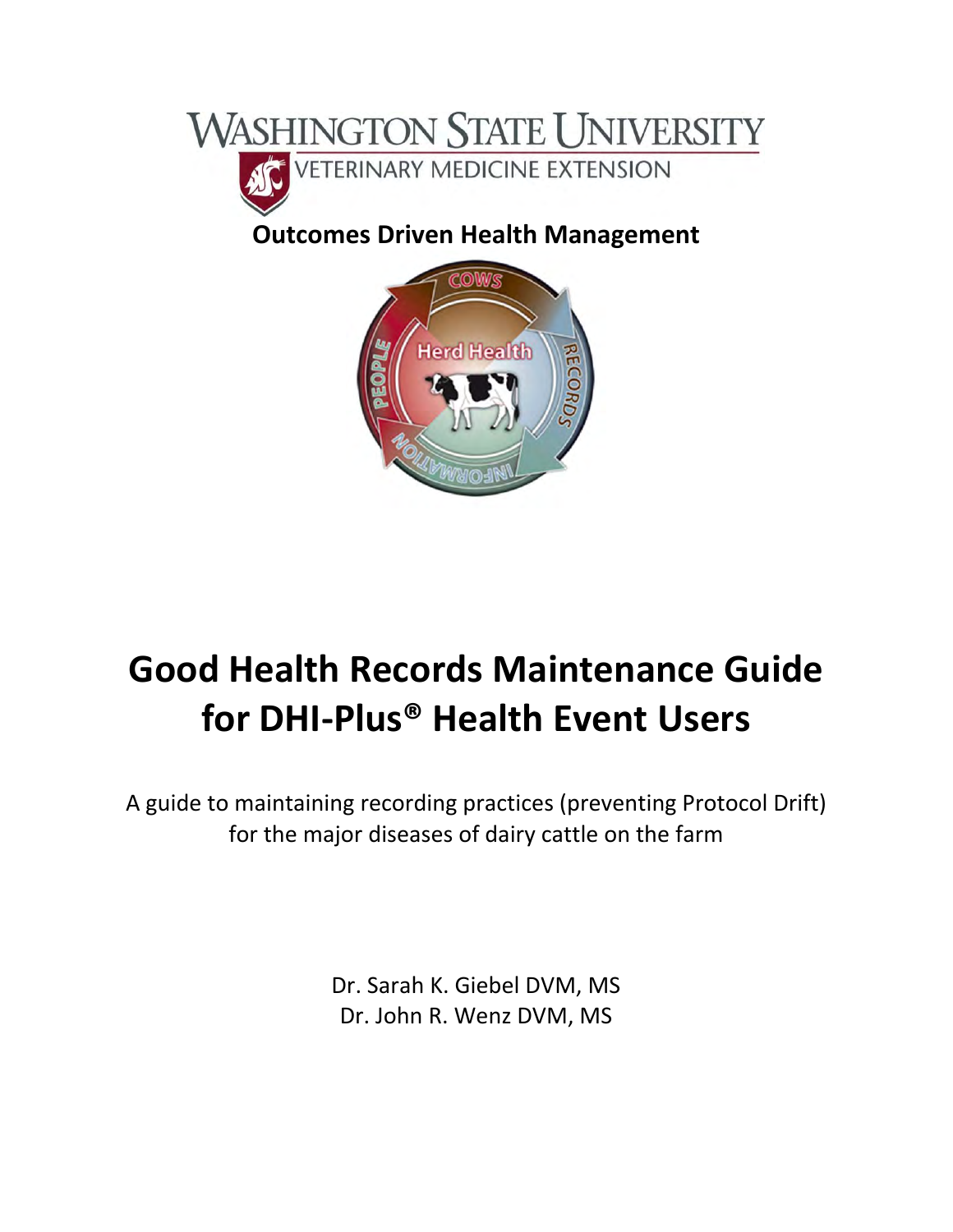#### **Preparation & Data Collection:**

- 1. Obtain and open a recent back‐up file.
- 2. Open 'Custom Reports' within DHI-Plus<sup>®</sup>.
- 3. Create a new Report:
	- a. HTHDGN Error Reports
		- i. Report fields to use: CTL, CALVDATE, STATUS, -HTHDTE, -HTHDGN
		- ii. Select Logic to use: See image to the right<sup>1</sup>.
- 4. Run the report created in Step 3.
	- a. Export the report to Excel®--name the worksheet "ALL ENTRIES".
	- b. Save as an Excel® workbook and name accordingly.
- 5. Browse through the entries in the worksheet, deleting those conditions/diseases not in the dairy's Health Entry Protocols.
	- a. Sort by –HTHDGN and delete events not related to health.
- 6. Calculate the DIM at the time of the entry by:
	- a. Inserting a new column.
	- b. Subtract CALVDATE from HTHDTE.
- 7. Insert a column to the right of the data called "COMMENTS".
- 8. Create a new sheet for each disease recorded to use in Error Checking below.
	- a. Copy and paste the corresponding disease entries from the "ALL ENTRIES" worksheet to the individual disease worksheets.
	- b. If an entry does not fit with a specific disease (ie. ILL, TREATED, HOSP) be sure to indicate it as a potential error in "COMMENTS".

#### **Error Checking**:

- 1. Within the individual disease worksheets, compare the entries to what was set up in the Health Event Data Recording Protocols.
- 2. Make sure that all entries have the same information, in the same order, using the same abbreviations.
- 3. Common errors:
	- a. Duplicate Entries
	- b. Missing Quarter or Limb
	- c. Forgetting to enter 'No Treatment' cows or cows that have a disease but will be sent to beef instead of receiving a treatment.
	- d. Pay close attention to the DIM for RP and Metritis associated entries, making sure that the disease definition matches when the entries are made.

Note: if the STATUS is 7, 8 or 9, then this could be the reason for removal, not necessarily a health event.

- 4. For each entry with an error within the disease worksheets, write an applicable reason in the "COMMENT" column.
- 5. Within the disease worksheets, sort by "COMMENT".
	- a. Count the errors and enter the number of errors under the heading "Errors".
	- b. Count the total entries for that disease and enter that number under the heading "Entries".
- 6. Return to "ALL ENTRIES" worksheet.
	- a. Add up the errors from the individual disease sheets.
		- i. Enter this value to the right of the entries under the heading "Total Errors."
	- b. Add up the entries from the individual disease sheets as well as those within the "ALL ENTRIES" that weren't classified as specific diseases.
		- i. Enter this value to the right of "Total Errors".
	- c. Calculate % Errors by dividing "Total Errors" by "Total Entries".
		- i. Enter this value to the right of "Total Entries".

 $1$  Be aware that the current date in DHI-Plus is today's date. If you didn't get the file on the same day you are running the report, adjust the amount of days subtracted

|               |          | Help           |
|---------------|----------|----------------|
| Mnemonic.     | Operator | <b>Operand</b> |
| CTLH          | NE       | Н              |
| <b>HTHDTE</b> | GE       | TODAY-30       |
| -HTHDGN       | GS       |                |
| PRINT         |          |                |
| <b>HTHDTE</b> | GF       | T0DAY-30       |
| <b>HTHDGN</b> | GS       |                |

Selection